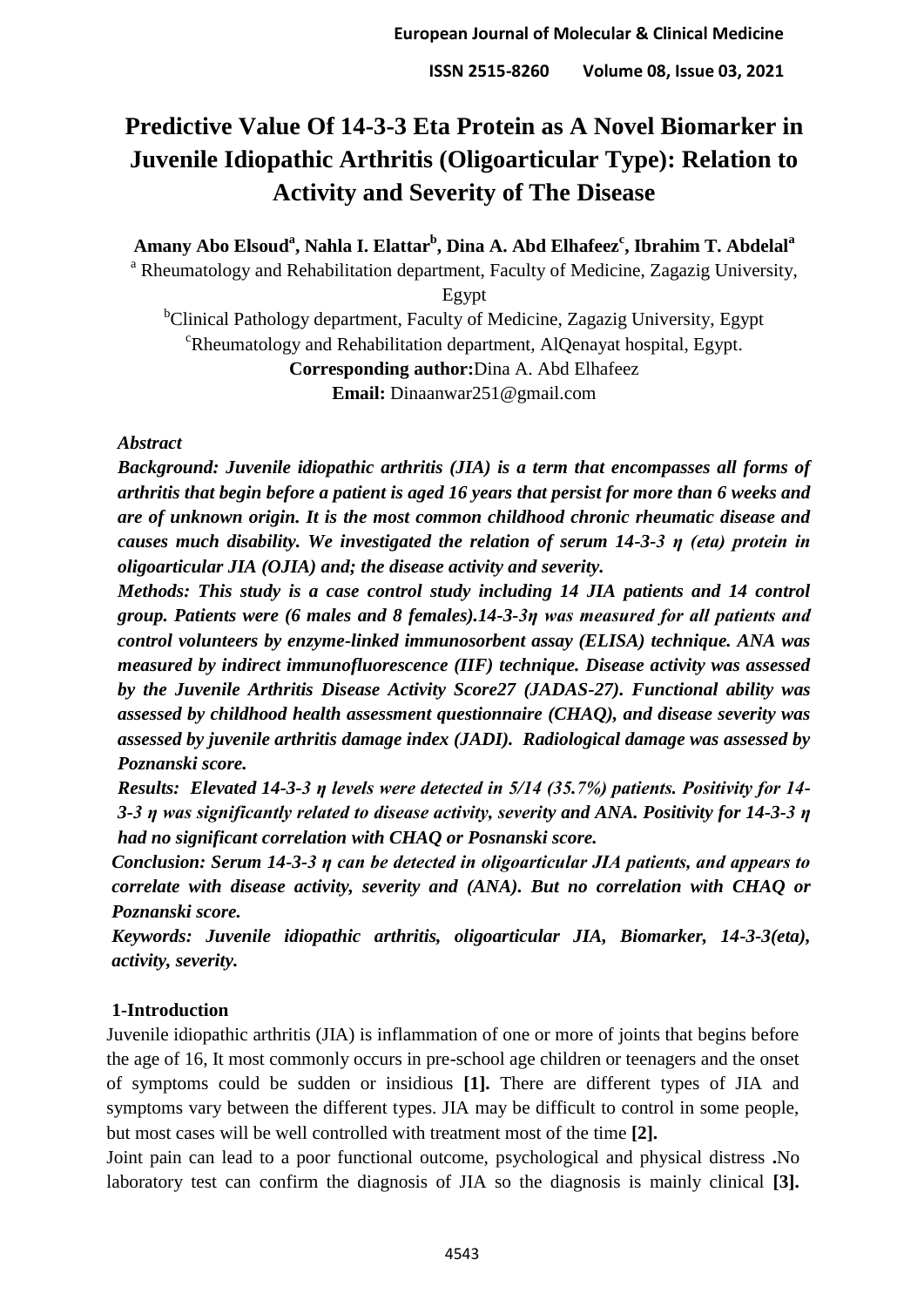Oligoarticular JIA (OJIA) is the most common JIA subtype in developed countries, and is generally seen among female patients **[4].** The RF is negative but the ANA is positive in 70- 80% of patients and is further subdivided into two subgroups: persistent (no more than four joints affected during the course of the disease) and extended (after the initial 6-month period, the total number of affected joints exceeds four) **[5].**ANA-positive oligoarticular JIA female patients with early disease onset are at an especially high risk of uveitis, the ophthalmological examination should be performed every three months **[6].**

14-3- 3η (eta) protein, is an intracellular chaperone protein belongs to a family of seven isoforms named as; (i) beta (ii) gamma (iii) epsilon (iv) eta (v) tau (vi) and zeta (vii) sigma **[7].** 14-3-3 eta proteins play a role in many intracellular biological functions as cell proliferation, differentiation and apoptosis **[8].** 14-3-3 eta protein had not been studied in a large pediatric population with JIA, except for few studies **[9, 10, 11].** This study aimed to assess the relation between 14-3-3 eta protein and activity, functional ability and severity of oligoarticular JIA patients.

## **Subjects and Methods;**

This study was performed in the Rheumatology Rehabilitation and Physical medicine department of Zagazig University Hospitals, after review and approval by the Institutional Review Board, Faculty of Medicine, Zagazig University. This study included 28 subjects divided into 2 groups; 14 patients with oligoarticular JIA, and 14 apparently healthy children as control during the period between June 2020 and June 2021. Patients were (8 females and 6 males), their age range was 6 to 16 years. Control group was age and sex matched with disease group. Study patients fulfilled International League of Associations for Rheumatology (ILAR) criteria **[12]**. Other causes of childhood chronic arthritis were excluded such as all autoimmune diseases other than JIA, infectious arthritis and neoplastic diseases. Written informed consent was obtained from all participants. This study was done according to The Code of Ethics of the World Medical Association (Declaration of Helsinki) for studies involving humans.

#### **Clinical assessment;**

 All patients were subjected to full history taking, clinical examination, referred to ophthalmologist and assessed for disease activity assessment by juvenile arthritis disease activity score (JADAS 27) with its 4 components; physician global assessment of overall disease activity, patient - parent rating of intensity of the child`s pain, Active joint count, erythrocyte sedimentation rate (ESR) with a total score 0-57 , A higher JADAS-27 indicates higher disease activity and a lower JADAS-27 indicates lower disease activity,  $0 = no$ disease activity and 57 = maximum disease activity [**13]**. Childhood health assessment questionnaire (CHAQ) **[14]** was assessed for all study patients**.** Disease severity was assessed by: juvenile idiopathic arthritis damage index with its two components articular (JADI-A) and extra articular (JADI-E) **[15].** Growth retardation was detected by growth chart; height for age [**16]**

## **Laboratory investigations;**

Laboratory tests for oligoarticular JIA group included; complete blood count (CBC), fasting and postprandial blood sugar, serum amyloid A (normal value  $\leq 6.4$  mg/L) by CFX96 Optical Reaction Module for Real-Time PCR Systems with Starter Package. Erythrocyte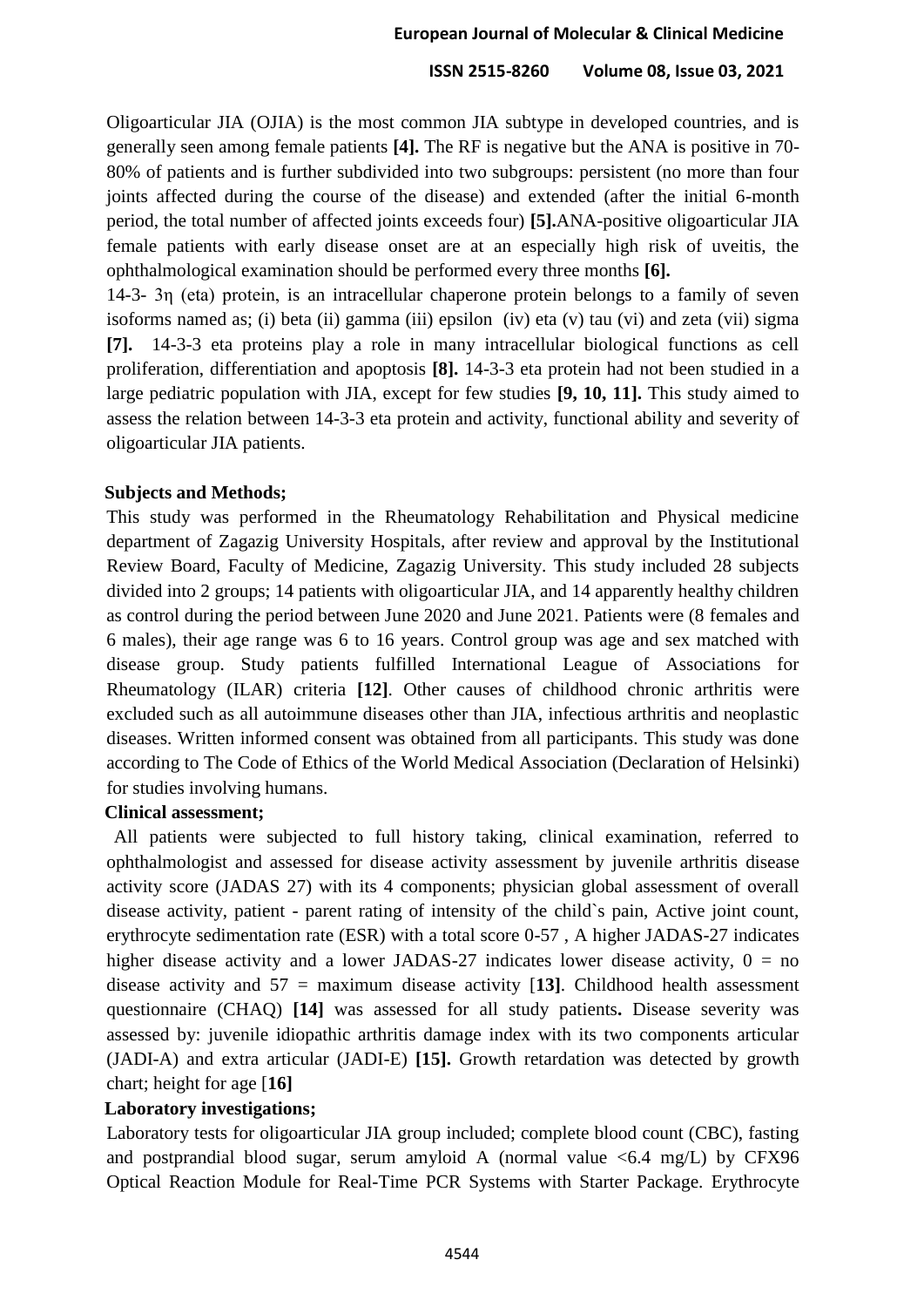sedimentation rate (ESR) by Westergren method **[17].**C-reactive protein (CRP) was carried out by Cobas 6000, c501 module by turbidimetry (Roche Diagnostic, Germany), and antinuclear antibody (ANA) was assessed by indirect immunofluorescence (IIF) by Olympus CH40 , Nova lite ANA Hep-2 substrated slide pack (Inova Diagnostics A Werfen Company)**.** 14-3-3 Eta protein was measured in all groups. Serum level of 14-3-3 eta protein of > 16.5 ng/ml was considered positive. 14-3-3 eta protein was assessed by enzyme-linked immunosorbent assay (ELISA) according to the instruction of the manufacturer (SunRed, Shanghi).

# **Imaging study;**

MRI for any joint suspected to have avascular necrosis of bone such as hip or knee especially in those receiving corticosteroids. Plain x-ray on spine, anteroposterior and lateral views for scoliosis, lordosis or vertebral collapse. Radiological assessment of joint damage in JIA by plain x-ray for both hands antero-posterior view for Poznanski score, and the more negative the score the more severe the disease and radiographic damage **[18].**

# **Statistical analysis;**

Data were then imported into Statistical Package for the Social Sciences (SPSS version 20.0) (Statistical Package for the Social Sciences) software for analysis. According to the type of data qualitative represent as number and percentage, quantitative continues group represent by mean  $\pm$  SD, the following tests were used to test differences for significance; difference and association of qualitative variable by Chi square test (X2). Differences between quantitative independent multiple groups by ANOVA or Kruskal Wallis, correlation by Spearman's. P value was set at  $\langle 0.05 \rangle$  for significant results & $\langle 0.001 \rangle$  for high significant result.

## **Results**

Serum 14-3-3 eta protein was detected at levels above the 16.5 ng/ml among studied subjects with a sensitivity 52.0% and specificity 80 % (table 1).

| Area              | Cutoff |                   | 95% Confidence Interval           |                   | Sensitivity | Specificity |
|-------------------|--------|-------------------|-----------------------------------|-------------------|-------------|-------------|
|                   | value  |                   | Lower Bound<br><b>Upper Bound</b> |                   |             |             |
| 0.57 <sup>′</sup> | >16.   | 0.39 <sup>l</sup> | 0.36                              | 0.78 <sup>1</sup> | 52.0%       | 80.0%       |

## **Table (1): Cutoff value, sensitivity and specificity of 14-3-3 eta protein:**

 In oligoarticular JIA group we found 5/14 (35.7%) positive for 14-3-3 eta protein with a mean 10.99±6.23 (ng/ml) .Its levels were found to be significant higher in oligoarticular JIA group than control group  $(P=0.038)$  (table 2) (figure 1).

# **Table (2): 14-3-3 Eta protein levels (ng/ml) among studied groups:**

| Oligoarticular JIA  | <b>Control group</b> | test    | P     |
|---------------------|----------------------|---------|-------|
| group               |                      |         |       |
| $10.99 \pm 6.23$    | $7.84 \pm 2.36$      | $-2.07$ | 0.038 |
| $12.85(1.21-23.76)$ | $6.40(0.96-15.63)$   |         |       |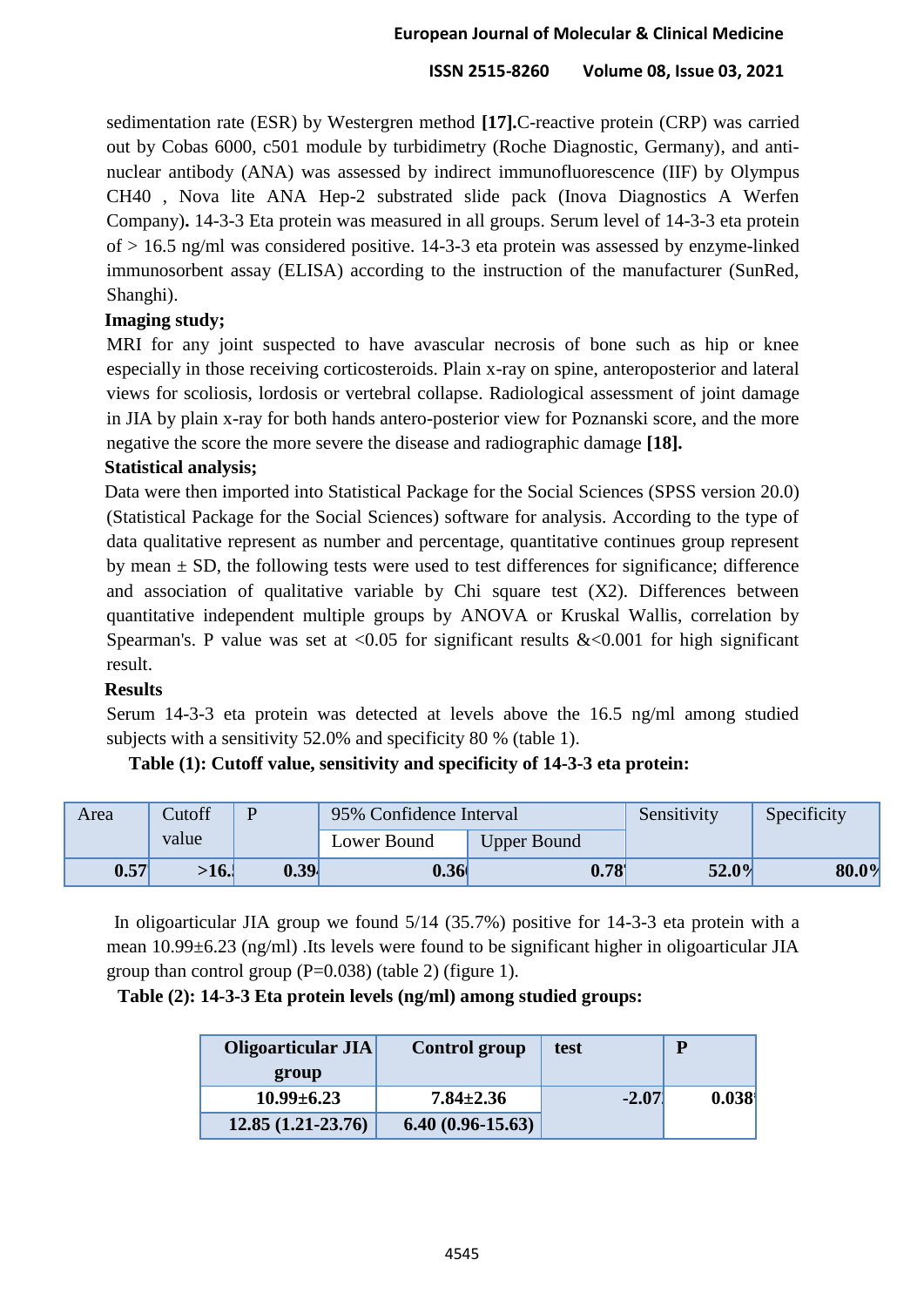

# **Figure (1): 14\_3\_3Eta protein level(ng/ml) in oligoarticular JIA group and control group:**

As regard Poznanski score, 3 patients had hand manifestations (3/14; 21.4%) with a mean (-  $0.83\pm0.00$ ) for right hands and  $(-0.57\pm0.0)$  for left hands. (table 3).

|  | Table (3): Parameters of activity, severity in oligoarticular JIA group: |  |  |  |  |
|--|--------------------------------------------------------------------------|--|--|--|--|
|  |                                                                          |  |  |  |  |

| parameter                       | Mean $\pm SD$    |
|---------------------------------|------------------|
| <b>JADAS27</b>                  | $16.71 \pm 5.23$ |
| <b>CHAQ</b>                     | $0.70 \pm 0.23$  |
| <b>JADI A</b>                   | $0.64 \pm 0.55$  |
| <b>JADI E</b>                   | $0.57 \pm 0.63$  |
| RT hand Poznansk $-0.83\pm0.00$ |                  |
| score                           |                  |
| LF hand Poznansk $-0.57\pm0.0$  |                  |
| score                           |                  |

 Extraarticular manifestations in JADI-E in oligoarticular JIA group was found as; (5/14; 35.7%) had uveitis, (1/14; 7.1%) had ocular surgery and (1/14; 7.1%) had growth failure. None of our patients had diabetes mellitus, secondary amyloidosis or osteoporosis with fracture (table 4). And as regard treatment; 28.6% took corticosteroids, 100% took DMARDs and 21.4% took biological treatment (table 5).

**Table (4):** Extraarticular manifestations in JADI-E in oligoarticular JIA group:

|                                   | <b>Oligoarticular JIA</b> |       |
|-----------------------------------|---------------------------|-------|
|                                   | group                     |       |
|                                   | N <sub>o</sub>            | $\%$  |
| Cataract                          | 0                         | 0%    |
| <b>Uveitis</b>                    | 5                         | 35.7% |
| <b>Ocular surgery</b>             |                           | 7.1%  |
| Ms. Atrophy                       | $\left( \right)$          | 0%    |
| <b>Osteoporosis with fracture</b> | $\theta$                  | 0%    |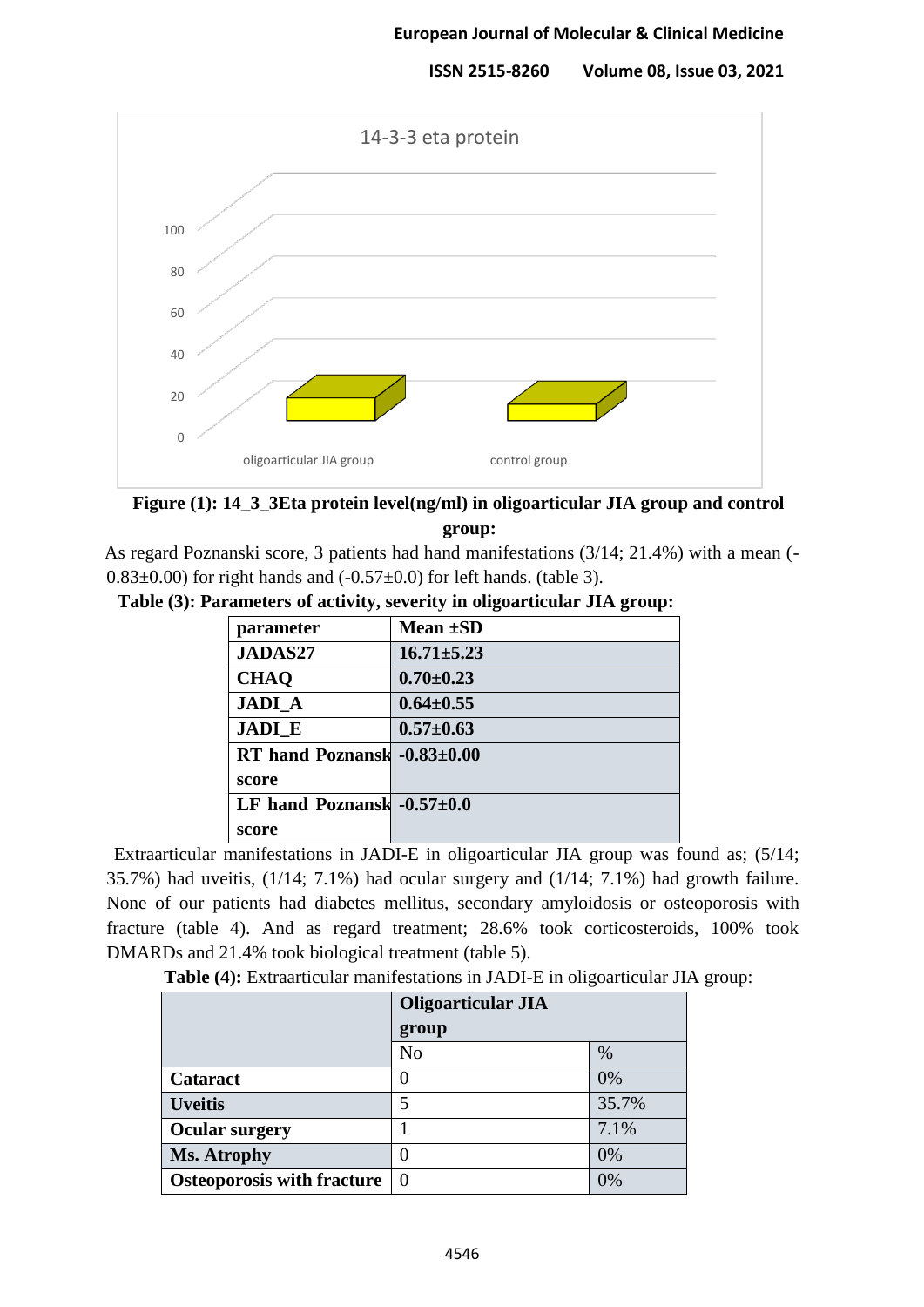| <b>Avascular necrosis of bone</b> | $\theta$ | 0%   |
|-----------------------------------|----------|------|
| Abn. Vertebral curve              |          | 0%   |
| Leg length discrepancy            |          | 0%   |
| Striae rubrae                     | 0        | 0%   |
| <b>Subcutaneous atrophy</b>       | 0        | 0%   |
| <b>Growth failure</b>             |          | 7.1% |
| <b>Pubertal delay</b>             | 0        | 0%   |
| <b>Diabetes mellitus</b>          | 0        | 0%   |
| <b>Secondary amyloidosis</b>      |          | 0%   |

| <b>Treatment</b>  |                |               | Oligoarticular          | JL |
|-------------------|----------------|---------------|-------------------------|----|
|                   |                |               |                         |    |
|                   |                |               | group                   |    |
| Corticosteroids   | N <sub>0</sub> | $\mathbf N$   | 10                      |    |
|                   |                | $\frac{0}{0}$ | 71.4%                   |    |
|                   | Yes            | $\mathbf N$   | $\overline{\mathbf{4}}$ |    |
|                   |                | $\frac{0}{0}$ | 28.6%                   |    |
| <b>DMARDs</b>     | N <sub>o</sub> | ${\bf N}$     | $\boldsymbol{0}$        |    |
|                   |                | $\frac{0}{0}$ | 0%                      |    |
|                   | Yes            | $\mathbf N$   | 14                      |    |
|                   |                | $\frac{0}{0}$ | 100%                    |    |
| <b>Biological</b> | N <sub>0</sub> | $\mathbf N$   | 11                      |    |
|                   |                | $\frac{0}{0}$ | 78.6%                   |    |
|                   | Yes            | ${\bf N}$     | $\overline{3}$          |    |
|                   |                | $\frac{0}{0}$ | 21.4%                   |    |

**Table (5): treatment in our studied oligoarticular JIA group:**

Parameters associated with disease activity as ESR  $(p=0.023)$  was statistically significantly higher in oligoarticular JIA group with positive eta protein as compared to cases with negative eta protein (table 6).

ANA was found in oligoarticular group (5/14; 35.7%) (table 6). 4 of them were positive for 14-3-3 eta protein and complicated with uveitis (4/5; 80%). 14-3-3 eta protein is significant correlated with ANA and uveitis (p=**<0.001**) (table 6).

| Table (6): Relation between 14-3-3 eta protein and; demographic and laboratory |  |
|--------------------------------------------------------------------------------|--|
| parameters in oligoarticular JIA group:                                        |  |

|            |  | Eta protein     |          | <b>Test</b> | P        |                 |       |
|------------|--|-----------------|----------|-------------|----------|-----------------|-------|
|            |  | <b>Negative</b> |          |             |          | <b>Positive</b> |       |
|            |  | <b>Mean</b>     | $\pm SD$ | <b>Mean</b> | $\pm SD$ |                 |       |
| Age (year) |  | 12.44           | 2.60     | 11.60       | .55      | 0.704           | 0.495 |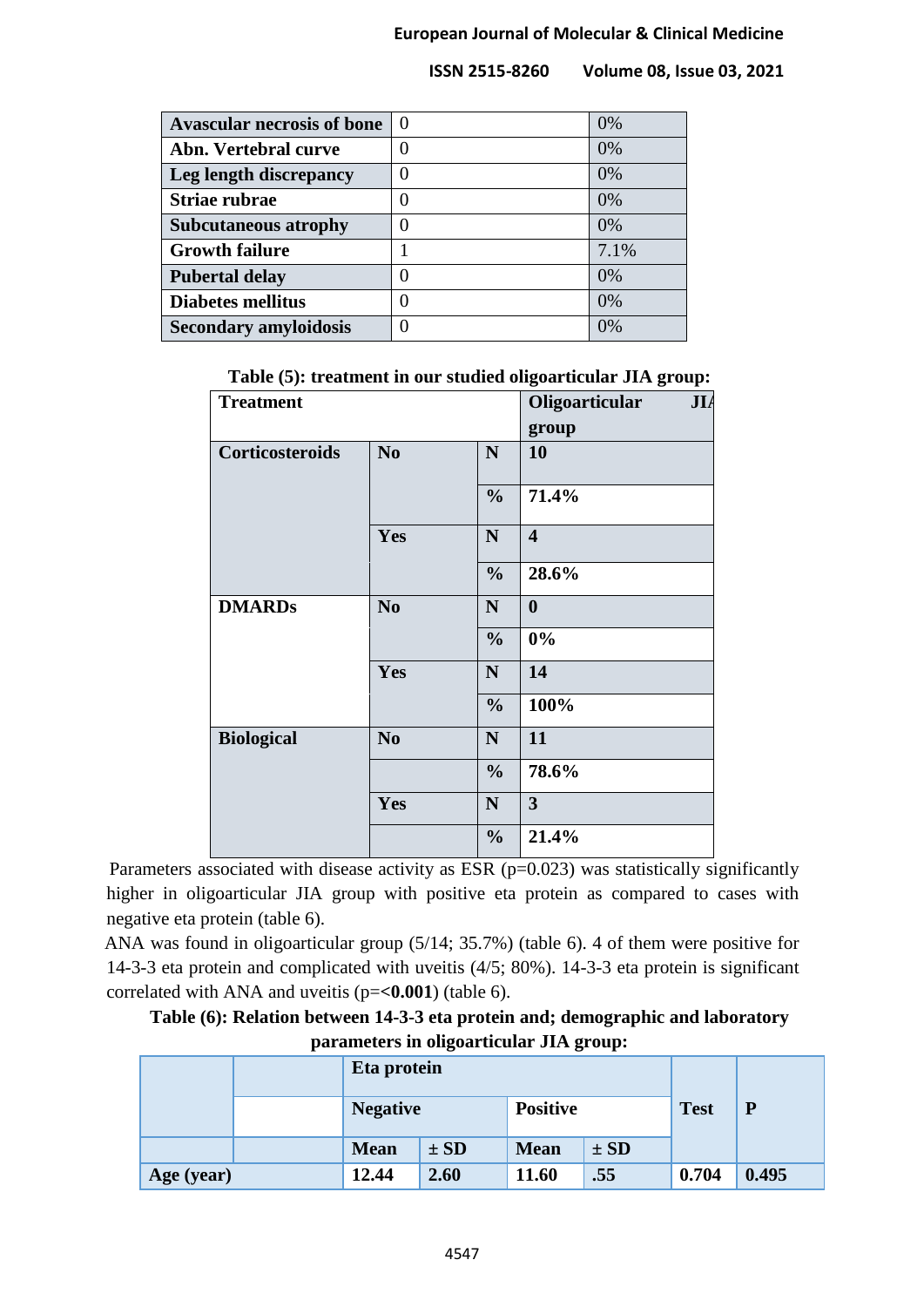## **European Journal of Molecular & Clinical Medicine**

|                    | disease duration(year)   | 3.11           | 3.18          | 2.60                    | .55           | 0.350 | 0.732       |
|--------------------|--------------------------|----------------|---------------|-------------------------|---------------|-------|-------------|
| CRP(mg/L)          |                          | 6.92           | 8.22          | 80.60                   | 64.91         | 3.47  | 0.064       |
| ESR(mm/hr)         |                          | 25.56          | 29.96         | 96.00                   | 46.56         | 3.48  | $0.023*$    |
|                    | platelets $(x10^3/mm^3)$ | 348.00         | 159.69        | 317.60                  | 49.84         | 0.408 | 0.690       |
| $WBCs(x10^3/mm^3)$ |                          | 6.90           | 1.26          | 5.10                    | .55           | 1.64  | 0.127       |
| HB(gm/dl)          |                          | 12.72          | 1.17          | 12.20                   | .55           | 0.929 | 0.371       |
|                    |                          | N <sub>0</sub> | $\frac{0}{0}$ | N <sub>0</sub>          | $\frac{0}{0}$ |       |             |
| <b>Sex</b>         | <b>Male</b>              | 1              | 11.1%         | $\boldsymbol{0}$        | $0.0\%$       | 0.501 | 0.479       |
| <b>Female</b>      |                          | 8              | 88.9%         | 5                       | 100.0%        |       |             |
| <b>ANA</b>         | <b>Negative</b>          | 8              | 88.9%         | $\mathbf{1}$            | 20%           | 8.795 | ${<}0.001*$ |
|                    | positive                 | 1              | 11.1%         | $\overline{\mathbf{4}}$ | 80%           |       |             |

 **ISSN 2515-8260 Volume 08, Issue 03, 2021**

There was a significant correlation between 14-3-3 eta protein and; JADAS-27 (p=0.000), and JADI-A (p=0.004). No significant correlation was found between 14-3-3 eta protein and JADI-E (P=0.264), CHAQ (P=0.754) or Poznanski score (table 7).

| Table (7): Correlations between 14-3-3 eta protein and disease activity parameters |
|------------------------------------------------------------------------------------|
| in oligoarticular JIA group:                                                       |

| <b>Oligoarticular JIA</b>        | 14-3-3 Eta protein |            |
|----------------------------------|--------------------|------------|
| JADAS27                          | $\mathbf{r}$       | $0.872***$ |
|                                  | ${\bf P}$          | 0.000      |
| <b>CHAQ</b>                      | $\mathbf{r}$       | 0.092      |
|                                  | ${\bf P}$          | 0.754      |
| <b>JADI_A</b>                    | $\mathbf{r}$       | $0.710***$ |
|                                  | ${\bf P}$          | 0.004      |
| <b>JADI_E</b>                    | r                  | 0.320      |
|                                  | ${\bf P}$          | 0.264      |
| <b>Rt hand Poznanski score</b>   | $\mathbf{r}$       | $-0.223$   |
|                                  | ${\bf P}$          | 0.148      |
| <b>Left hand Poznanski score</b> | r                  | $-0.230$   |
|                                  | ${\bf P}$          | 0.142      |

#### **Discussion:**

Juvenile idiopathic arthritis is the most common, chronic rheumatic disease of childhood, affecting approximately 7-401 per 100,000 children **[19]**.Oligoarticular JIA (formerly called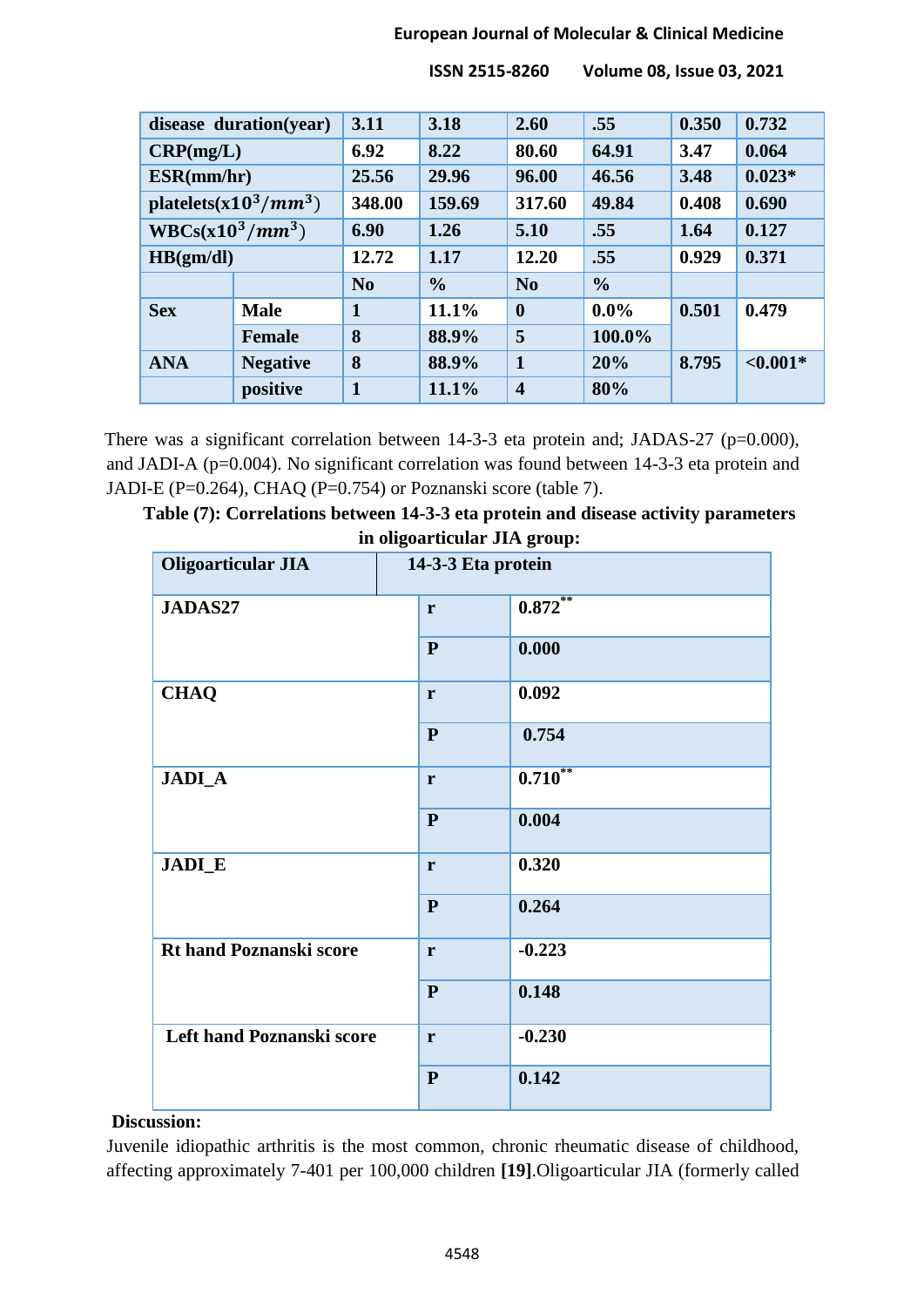pauciarthritis or pauciarticular-onset juvenile rheumatoid arthritis) is defined as juvenile idiopathic arthritis involving fewer than five joints and the diagnosis is mainly based on clinical assessment rather than relying on laboratory testing **[20]** 14-3-3eta protein, is an intracellular chaperone (cellular adapter) protein, which released to the extra cellular space during the early stages of the juvenile idiopathic arthritis (JIA), and acts as an inducer of innate immune system. Many inflammatory mediators and pathways that involved in the pathogenesis and progression of JIA have been up-regulated through 14-3-3 eta protein. So, this marker in addition to existing biomarkers can augment the laboratory efficacy in the early identification and progression assessment of the JIA **[21].** Recent work has implicated the eta isoform as having diagnostic potential in inflammatory arthritides **[22].**

The present study was designed to evaluate the utility of 14-3-3 eta protein as a new diagnostic biomarker for oligoarticular JIA and it ́s relation with disease activity and

severity. 14-3-3 eta was considered positive above 16.5 ng/ml with a sensitivity 52% and specificity 80 %.

In oligoarticular JIA group we found 5/14 (35.7%) positive for 14-3-3 eta protein with a mean (10.99±6.23) ng/ml. This went ahead with the findings of **Reyhan et al., (2021)** who found that among 36 oligoarticular JIA patients there were (22%) positive for 14-3-3 eta protein **[21]**.

There was a significant correlation between 14-3-3 eta protein and JADAS-27 (p=**0.000**) in oligoarticular JIA. This agreed with **Hassan et al., (2019)** who found that 14-3-3 eta protein had a significant correlation with disease activity in JIA **[23].** This finding disagreed with

**Reyhan et al., (2021),** who stated thatserum 14–3-3η can be detected in all forms of JIA tested and does not appear to correlate with disease activity in JIA **[21].** 

Moreover, this study revealed no correlation between CHAQ and 14-3-3 eta protein in oligoarticular group. This agreed with **Reyhan et al., (2021)** who found no correlation between CHAQ and 14-3-3 eta protein in children with JIA **[21]**.

14-3-3 eta protein was significantly correlated with juvenile arthritis damage index – articular (JADI-A) with (p=0.004), but no correlation with (JADI-E) was found. **Dalrymple et al., (2017)** noted some association between 14-3-3η and erosions in JIA patients **[22].Maksymowychet al., (2014)** found that 14-3-3 eta protein plays a role in upregulating proinflammatory cytokines in the RA joint **[7].** Few studies discussed it's role in juvenile idiopathic arthritis.

As regard Poznanski score, 3 patients had hand manifestations (3/14; 21.4%),with p value  $(P=0.148)$  for right hand and  $(P=0.142)$  for left hand. No significant relation with 14-3-3 eta protein and Poznanski score. This finding can be explained by **Ogdie & Weiss. (2015)** who found thatoligoarticular JIA predominantly involves lower-extremity joints, such as the knee and ankle joint. The hip joint is rarely affected. Small-joint involvement is pretty rare in this entity **[24].**

ANA was found in oligoarticular group (5/14; 35.7%). 4 of them were females with positive for 14-3-3 eta protein and complicated with uveitis (4/5; 80%). This agreed with **Reyhan et al., (2021)** who found uveitis more common among OJIA patients than in other groups **[21].** Limitation of the study was small sample size.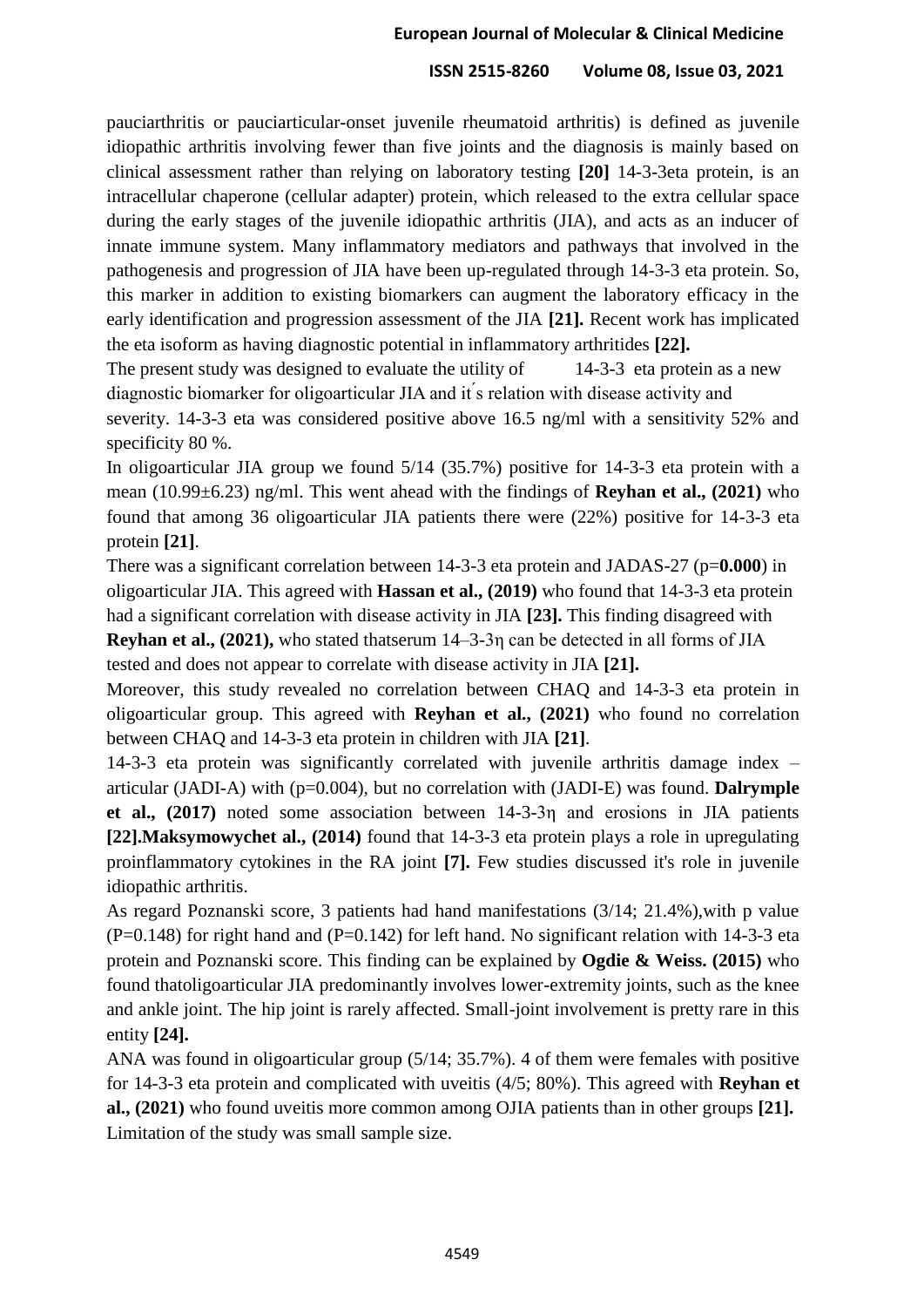#### **Conclusion**

Serum 14-3-3 η can have a diagnostic potential in oligoarticular JIA patients, and appears to correlate with disease activity, severity and this could indicate higher risk of aggressive disease. There is a need for further evaluation on larger sample of Egyptian population. Further study is essential to evaluate the presence of this marker prior to diagnosis among patients at the time of diagnosis with longer course of follow up.

#### **Recommendations;**

Comparing 14–3-3η level among JIA vs. patients with arthralgia, and healthy patients with follow up over several years.

Measurement of 14–3-3η pretreatment and posttreatment, as well as comparison via imaging may be helpful to assess the value of 14–3-3n as a marker of joint damage and treatment response.

#### **References**

**(1) Giancane G, Consolaro A, Lanni S, et al., (2016):** Juvenile idiopathic arthritis: diagnosis and treatment. Rheumatology and therapy, 3(2), 187-207.

**(2) Cassidy J. T, Petty R. E, Laxer R. M, et al., (2010):** chronic arthritis in childhood, Textbook of pediatric rheumatology E-Book. Elsevier Health Sciences, 215.

**(3) Consolaro A, Ruperto N, Filocamo G, et al., (2012):** Seeking insights into the EPidemiology, treatment and Outcome of Childhood Arthritis through a multinational collaborative effort: Introduction of the EPOCA study. Pediatric rheumatology, 10(1), 39.

**(4) Macaubas C, Nguyen K, Milojevic D et al., (2009):** Oligoarticular and polyarticular JIA: epidemiology and pathogenesis.Nat Rev Rheumatol. (11):616-26.

**(5) Gowdie PJ & Tse SM. (2012):** Juvenile idiopathic arthritis.Pediatr Clin North Am. 59(2):301-27.

**(6) Weiss JE & Ilowite NT. (2005):**Juvenile idiopathic arthritis.Pediatr Clin North Am. 52(2):413-42, vi.

**(7) Maksymowych WP, Van Der Heijde D, Allaart CF, et al., (2014):** 14-3-3eta is a novel mediator associated with the pathogenesis of rheumatoid arthritis and joint damage. Arthritis Res. Ther. 16:R99-108.

**(8) Britsemmer K, Maksymowych WP, van Schaardenburg D, et al., (2013):** FRI0059 14-3-3eta is an early RA biomarker that is modifiable with standard DMARDs and corresponds with improvement in clinical variables. Ann Rheum Dis;72:A388.

**(9) Feller L, Dalrymple A, Tuttle P et al., (2016):** Examination of the Clinical Significance of 14-3-3 Eta in Juvenile Idiopathic Arthritis. Arthritis Rheumatol; 67(suppl 10).

**(10) RosenbergAM,MaksymowychW, GuiY, et al., (2015):**Serum14-3- 3hIsPresentinJIAandisNotassociated withRF+polyarthritis[abstract].ArthritisRheumatol; 67(suppl10).

**(11) Dalrymple A, Tuttle P, Feller L, et al., (2021):** 14-3-3*η* Protein as a Potential Biomarker in Juvenile Idiopathic Arthritis. Pediatr Rep; 13(1):65-71.

**(12) Petty RE, South wood TR, Manners P, et al., (2004):** International league of associations for rheumatology. International league of associations for rheumatology